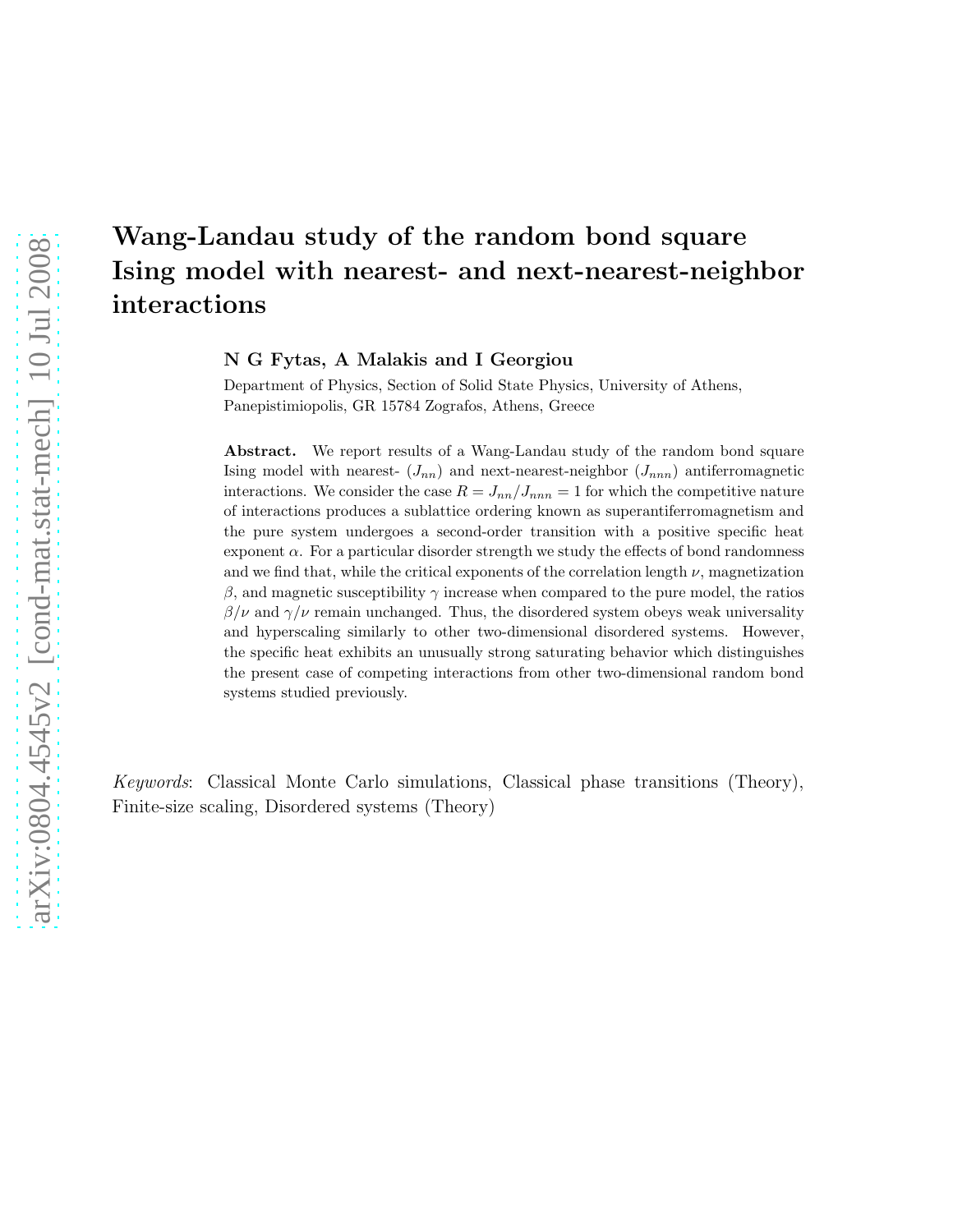In the last three decades, the effect of quenched randomness to the critical behavior of statistical models in two- (2D) and three-dimensions (3D) has been the subject of intense studies. First-order transitions are known to be dramatically softened under the presence of quenched randomness  $[1, 2, 3, 4, 5]$  $[1, 2, 3, 4, 5]$  $[1, 2, 3, 4, 5]$  $[1, 2, 3, 4, 5]$  $[1, 2, 3, 4, 5]$ , while continuous transitions may have their exponents altered under random fields or random bonds [\[3,](#page-8-2) [6,](#page-8-5) [7\]](#page-8-6). There are some very useful phenomenological arguments and some, perturbative in nature, theoretical results, pertaining to the occurrence and nature of phase transitions under the presence of quenched randomness [\[3,](#page-8-2) [8,](#page-8-7) [9,](#page-8-8) [10,](#page-8-9) [11,](#page-8-10) [12\]](#page-8-11). The most celebrated criterion is that suggested by Harris [\[6\]](#page-8-5). This criterion relates directly the persistence, under random bonds, of the non random behavior to the specific heat exponent  $\alpha_p$  of the corresponding pure system. If  $a_p$  is positive, then the disorder will be relevant, i.e., under the effect of the disorder, the system will reach a new critical behavior. Otherwise, if  $a_p$  is negative, disorder is irrelevant and the critical behavior will not change. The value  $\alpha_p = 0$  is an inconclusive, marginal case. The 2D Ising model falls into this category and although it is the most studied case, it is still controversial [\[13,](#page-8-12) [14,](#page-8-13) [15,](#page-8-14) [16,](#page-8-15) [17,](#page-8-16) [18,](#page-8-17) [19,](#page-8-18) [20,](#page-8-19) [21,](#page-8-20) [22,](#page-8-21) [23,](#page-8-22) [24,](#page-8-23) [25,](#page-8-24) [26,](#page-8-25) [27\]](#page-8-26). In general and despite the intense efforts of the last years on several different models, our current understanding of the quenched randomness effects is rather limited and the situation appears still unclear for both cases of first- and second-order phase transitions.

The present Letter is the first investigation of the bond disorder effects on an interesting 2D model with competing interactions. We consider the square Ising model with nearest-  $(J_{nn})$  and next-nearest-neighbor  $(J_{nnn})$  antiferromagnetic interactions for a certain value of the coupling ratio  $R = J_{nn}/J_{nnn} = 1$ . For this value of R, the pure system undergoes a clear second-order phase transition (from the superantiferromagnetic (SAF) state to the paramagnetic state) and accurate estimates of critical exponents have recently been reported [\[28,](#page-8-27) [29\]](#page-8-28). Since the value for the critical exponent  $\alpha_p$  of the specific heat of this generalized Ising model is very close (almost identical, see the discussion below) to that of the 2D three-state Potts model  $(\alpha_p = 1/3)$  our choice of studying this case, closely follows the motivation of similar numerical studies performed earlier by Kim [\[30\]](#page-8-29) and Picco [\[31\]](#page-8-30) on the 2D random bond three-state Potts ferromagnet. In other words, due to the difficulties and possible crossover effects in the marginal case of  $\alpha_p = 0$  (2D Ising model) it is desirable to study here the critical behavior induced by disorder in a case where the pure model has a positive specific heat exponent and according to the Harris criterion [\[6\]](#page-8-5) is expected to reach a new critical behavior. Our results will be therefore profitably compared to those of Kim [\[30\]](#page-8-29) and Picco [\[31\]](#page-8-30) for the 2D random bond three-state Potts ferromagnet and possible interesting differences may reflect aspects that are due to the different microscopic interactions.

In zero field, the pure system under consideration, is governed by the Hamiltonian:

<span id="page-1-0"></span>
$$
\mathcal{H}_p = J_{nn} \sum_{\langle i,j \rangle} S_i S_j + J_{nnn} \sum_{(i,j)} S_i S_j,\tag{1}
$$

where here both nearest-  $(J_{nn})$  and next-nearest-neighbor  $(J_{nnn})$  interactions are assumed to be positive. It is well-known that the model develops at low temperatures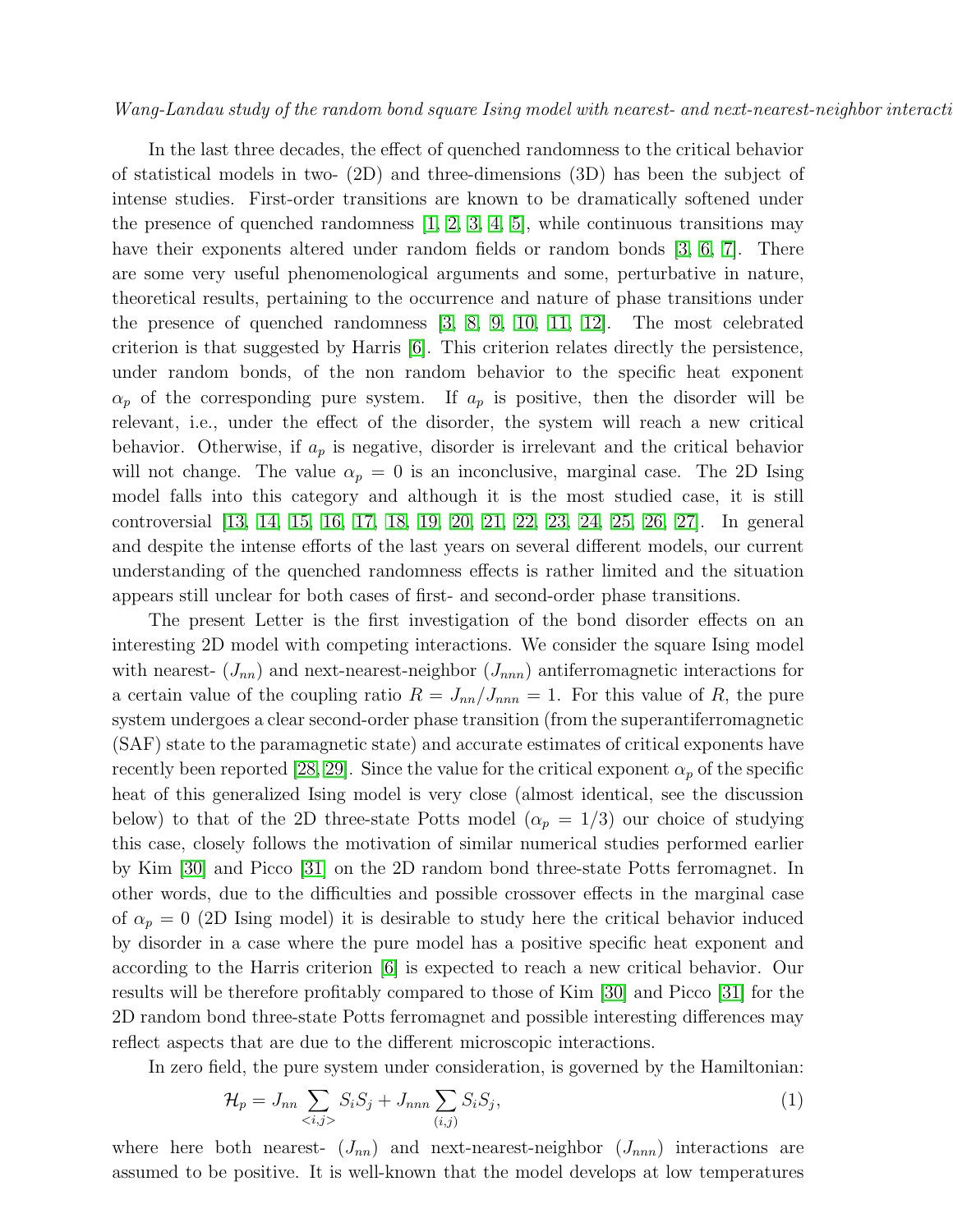SAF order for  $R = J_{nn}/J_{nnn} > 0.5$  [\[32,](#page-8-31) [33\]](#page-8-32) and by symmetry the critical behavior associated with the SAF ordering is the same under  $J_{nn} \rightarrow -J_{nn}$ . We will consider here only the case  $R = J_{nn}/J_{nnn} = 1$ , with  $J_{nn} = J = 1$ . For this case  $(R = 1)$ , the system undergoes a second-order phase transition, in accordance with the commonly accepted scenario for many years of a non-universal critical behavior with exponents depending on the coupling ratio R [\[32,](#page-8-31) [33,](#page-8-32) [34,](#page-8-33) [35,](#page-8-34) [36\]](#page-8-35). The recent Wang-Landau [\[37\]](#page-8-36) study of Malakis et al [\[28\]](#page-8-27) has refined earlier estimates [\[33,](#page-8-32) [35\]](#page-8-34) for the correlation length exponent  $\nu$  and values very close to those of the 2D three-state Potts model  $\nu_p(\text{Potts})= 5/6$  [\[38\]](#page-8-37) were obtained. From the finite-size scaling (FSS) of the pseudocritical temperatures [\[28\]](#page-8-27) it was found that  $\nu_p(SAF;R=1)$  = 0.8330(30) and the subsequent study of Monroe and Kim [\[29\]](#page-8-28), using the Fisher zeroes of the partition function, yielded a quite matching estimate:  $\nu_p(SAF;R = 1) = 0.848(1)$ . Furthermore, from the FSS of the specific heat data an estimate for the ratio  $\alpha_p/\nu_p = 0.412(5)$  was also found [\[28\]](#page-8-27). Finally, from the magnetic data and in accordance with an earlier conjecture of Binder and Landau [\[33\]](#page-8-32), Malakis *et al* [\[28\]](#page-8-27) found additional evidence of the weak universality scenario [\[39\]](#page-8-38) and obtained the values  $\beta_p/\nu_p = 0.125$  and  $\gamma_p/\nu_p = 1.75$ . The values of the above three ratios of exponents satisfy the Rushbrook relation, assuming that  $\nu_p = 0.8292$ , which is very close to the estimate obtained from the shift behavior of the SAF  $R = 1$  model, thus providing self consistency to the estimation scheme. From these results, it is tempting to conjecture that the SAF model with  $R = 1$  obeys the same thermal exponents with the 2D three-state Potts model ( $\nu_p = 5/6 = 0.833...$  and  $\alpha_p = 1/3 = 0.333...$  [\[38\]](#page-8-37)), but the respective values of the magnetic critical exponents are different  $(\beta_p/\nu_p = 2/15 = 0.133...$  and  $\gamma_p/\nu_p = 26/15 = 1.733...$  [\[38\]](#page-8-37)).

In the present study, we consider a particular type of bond disorder, the same for both nearest- and next-nearest-neighbor spins  $i$  and  $j$  according to the following bimodal distribution

$$
P(J_{ij}) = \frac{1}{2} [\delta(J_{ij} - J_1) + \delta(J_{ij} - J_2)]; \quad \frac{J_1 + J_2}{2} = 1; \quad r = \frac{J_2}{J_1} = 0.6. \tag{2}
$$

The resulting disordered (random bond) version of the Hamiltonian defined in equation [\(1\)](#page-1-0) reads now as

$$
\mathcal{H} = \sum_{\langle i,j \rangle} J_{ij} S_i S_j + \sum_{(i,j)} J_{ij} S_i S_j. \tag{3}
$$

This particular choice of the disorder strength  $r = 0.6$  is strong enough, as will be shown below, to observe dramatic saturation effects on the originally diverging behavior of the specific heat of the pure model. Only this case will be considered in this Letter; the more general case for other values of the disorder strength together with a comparative study with the 2D random bond Ising model and also details of our numerical scheme will be presented in a longer paper. The present Wang-Landau study [\[37\]](#page-8-36) closely follows our recent implementations of an energy restricted sampling, known as critical minimum energy subspace (CrMES) [\[40\]](#page-8-39) appropriately adapted to the study of systems with complicated free-energy landscapes, such as the random-field Ising model [\[41\]](#page-8-40). We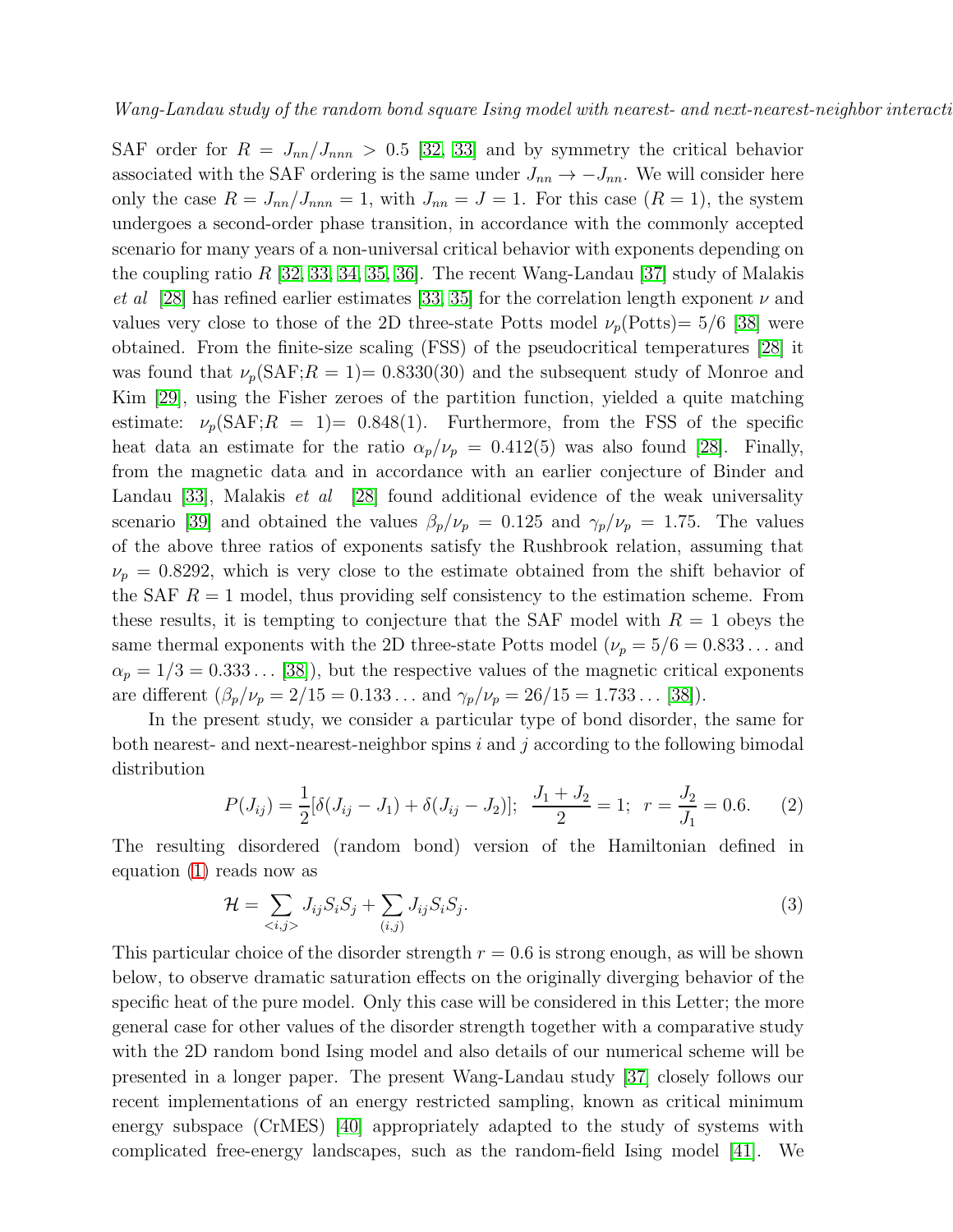

<span id="page-3-0"></span>Figure 1. Size dependence of the maxima of the specific heat for the pure (filled squares; data taken from reference [\[28\]](#page-8-27)) and the random bond model (filled circles).

impose periodic boundary conditions on square lattices with linear sizes  $L$  in the range  $L = 20 - 120$  and simulate relatively large ensembles of 100 disorder realizations.

Each disorder realization is repeatedly simulated up to 4 times with different initial conditions. Furthermore, in our implementation of the Wang-Landau repetition process thermal properties are calculated at two different Wang-Landau levels and this practice enabled us to estimate statistical errors. The statistical errors of the Wang-Landau method (WL-errors) used for the estimation of thermal and magnetic properties of a particular realization were found much smaller than the statistical errors coming from the fact that we used, for disorder averaging, a finite number of 100 realizations. Therefore, the WL-errors are not shown in our graphs, since in all cases, they are much smaller than the symbol sizes, whereas the latter errors of "finite disorder sampling" (fds-errors) are considerable and are presented in all our figures as error bars. The mean values over disorder are denoted as  $[\ldots]_{av}$ , the corresponding maxima as  $[\ldots]_{av}^*$ , and the individual maxima as  $[\ldots^*]_{av}$ . Since in our fitting attempts we have used mainly data from the peaks of the disorder averaged curves (i.e.  $[C]_{av}^*$ ), their fds-errors are the relevant statistical errors and have been determined by two similar methods. Using our runs, organized in 4 groups of 25 realizations for each lattice size, an application of the jackknife method [\[42\]](#page-8-41) and a straightforward 4-point variance calculation (blocking method) [\[42\]](#page-8-41) were undertaken using the corresponding 4 peaks of the averaged curves, for all thermal and magnetic properties studied. It appears that the jackknife method yields some reasonably conservative errors, that are about  $15 - 20\%$  larger than the corresponding calculated standard deviations. These jackknife errors are shown as error bars in all our figures and have been used in all our fits. Finally, let us point out that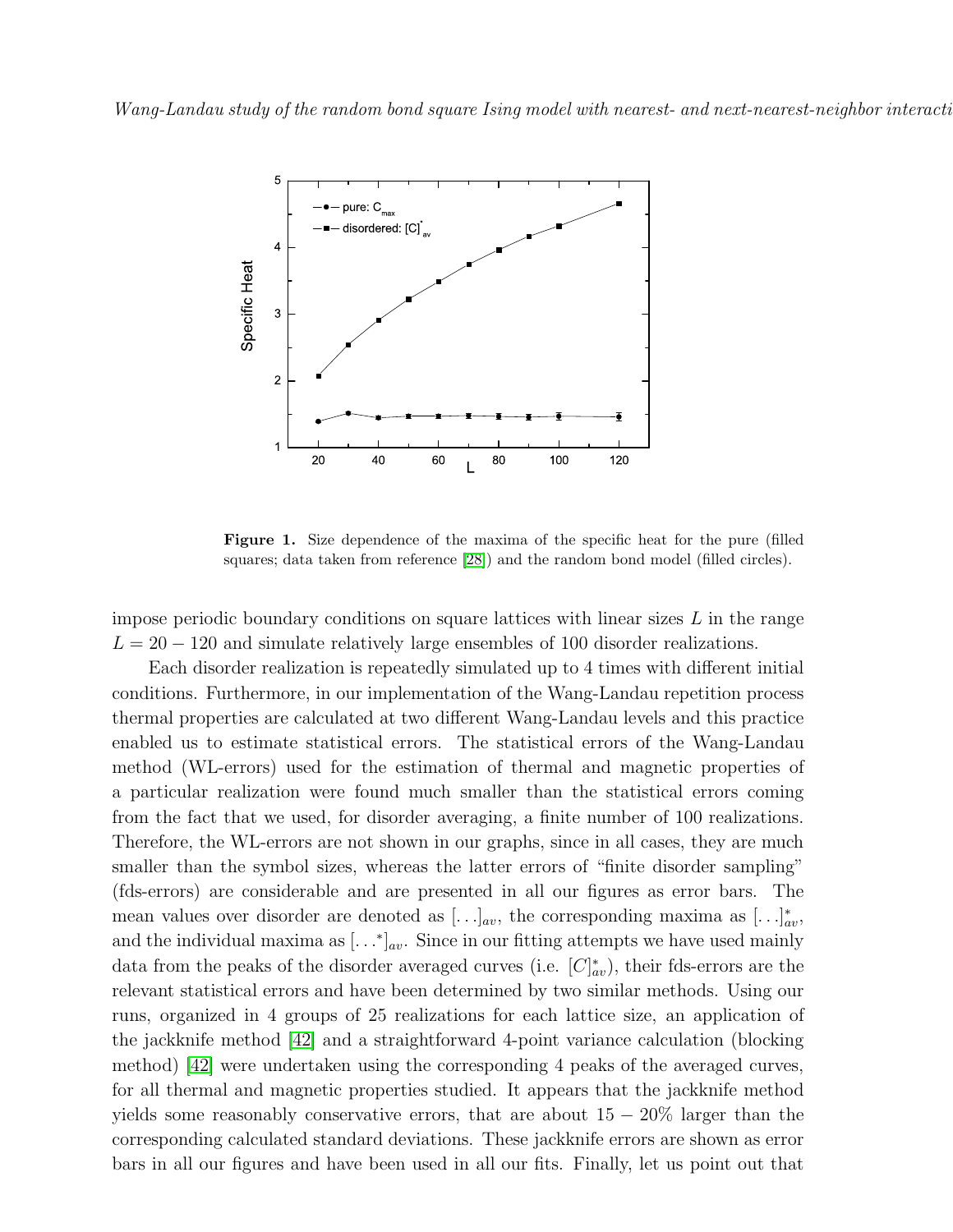

<span id="page-4-0"></span>Figure 2. (a) Simultaneous fitting of the pseudocritical temperatures of the average specific heat (filled squares) and magnetic susceptibility (filled circles). (b) Log-log plot of the maxima of the average logarithmic derivatives defined in equation [\(5\)](#page-5-0). Linear fits are applied for  $L \geq 30$ . Error bars are explained in the text.

sample-to-sample fluctuations for the individual maxima (such as  $[\chi^*]_{av}$ ) become very large with the lattice size. The definition of the order-parameter follows reference [\[28\]](#page-8-27), using the four sublattice magnetizations:  $M = \sum_{i=1}^{4} |M_i|/4$ .

Let us start the presentation of our results with the most striking effect of the bond randomness on the specific heat of the square SAF model. In figure [1](#page-3-0) we contrast the size dependence of the specific heat maxima of the pure (filled squares) and the random bond model (filled circles). The suppression of the specific heat maxima is clear for the disordered case, even for the smaller sizes shown and this behavior should be compared with the behavior of the specific heat of the above mentioned previous studies concerning the 2D random bond three-state Potts ferromagnet [\[30,](#page-8-29) [31\]](#page-8-30). It will then be observed from these comparisons that, in full disagreement to our finding of a strong saturating specific heat for the SAF  $R = 1$  model, in the case of the 2D random bond three-state Potts model one obtains a still diverging behavior for disorder strengths  $r = 0.9, 0.5$ , and 0.25 [\[30\]](#page-8-29) and an increasing but progressively saturating behavior is obtained only for the very strong disorder  $r = 0.1$  [\[31\]](#page-8-30). On the other hand, for the random bond SAF  $R = 1$  $R = 1$  model, it is evident from figure 1 that the data of the average specific heat saturate to a value already from the size of  $L = 40$  and any small variation around this value is mainly coming from the fds-errors. Therefore the estimation of the ratio  $\alpha/\nu$ for this model is not possible from the specific heat data and the alternative route via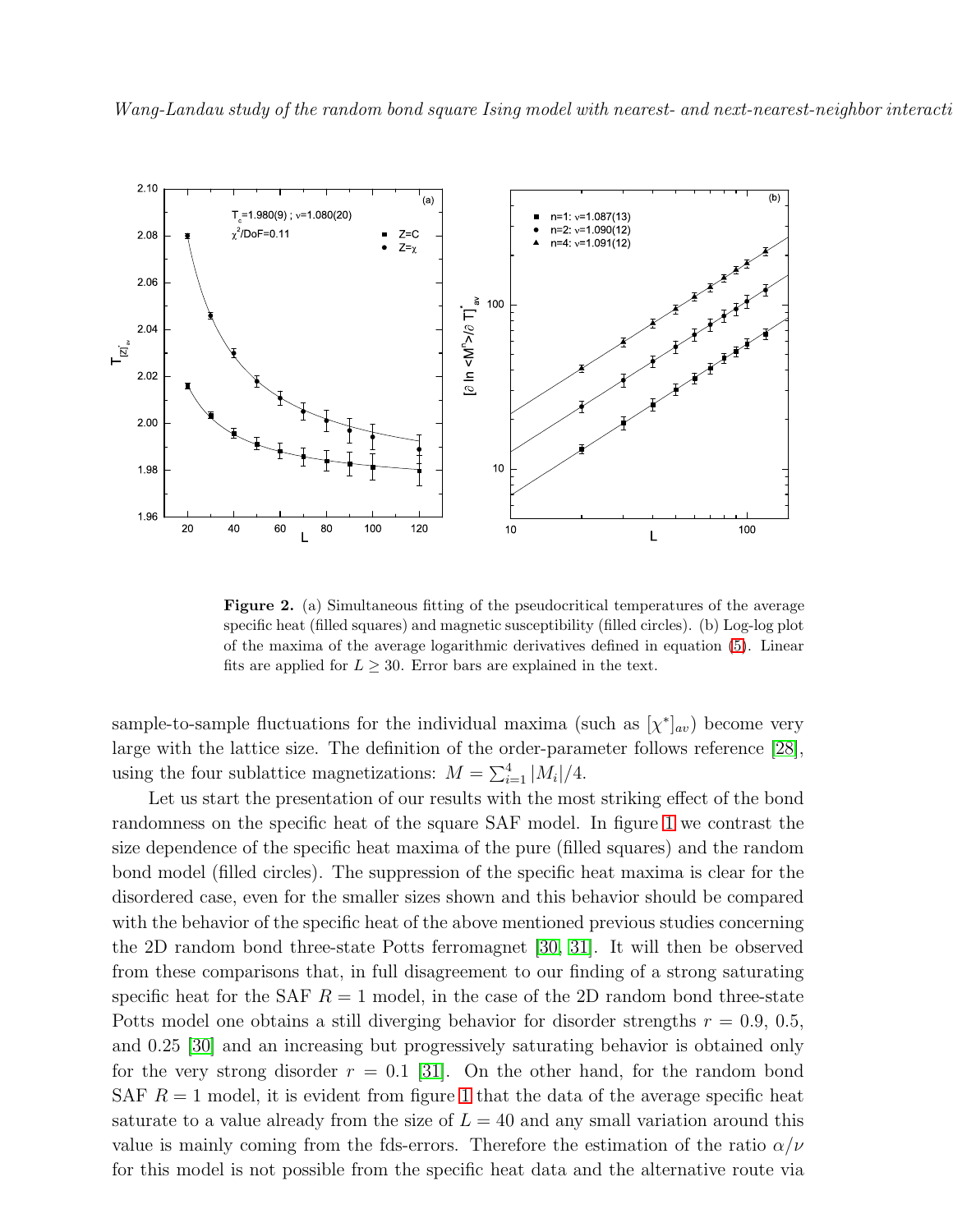the Rushbrook relation will be implemented later.

In figure [2\(](#page-4-0)a) we present the FSS behavior of two pseudocritical temperatures of the model  $T_{[Z]_{av}^*}$ , i.e. the temperatures corresponding to the average specific heat  $(Z = C$ : filled squares) and the average magnetic susceptibility ( $Z = \chi$ : filled circles). Solid lines show a simultaneous fit on both data according to the relation

$$
T_{[Z]_{av}^*} = T_c + bL^{-1/\nu},\tag{4}
$$

giving  $T_c = 1.980(9)$  for the critical temperature of the disordered model, which is to be compared with the corresponding critical temperature  $T_{cx} = 2.0823(17)$  of the pure system [\[28\]](#page-8-27). The value for  $\chi^2/\text{DoF}$  of the above fit, using the jackknife errors, is 0.11. Correspondingly, the values of  $\chi^2/\text{DoF}$  for all our fits vary in the range 0.1 – 0.4. On the other hand, using the smaller simple standard deviation errors, one would obtain for  $\chi^2/\text{DoF}$  values in the range 0.2 – 0.7. The above ranges for the ratios  $\chi^2/\text{DoF}$  reflect the goodness of our fits. One could also use the FSS of the pseudocritical temperatures defined with the help of the average of the individual maxima of the specific heat and susceptibility, i.e. the  $T_{[Z^*]_{av}}$ , but this choice gives similar results and it is not shown here for brevity. A first estimation of the critical exponent  $\nu$  of the correlation length is obtained from the above shift behavior and is  $\nu = 1.080(20)$ , as illustrated in the graph. An alternative estimation of the exponent  $\nu$  is attempted now from the FSS analysis of the logarithmic derivatives of several powers of the order-parameter with respect to the temperature [\[4,](#page-8-3) [43\]](#page-8-42)

<span id="page-5-0"></span>
$$
\frac{\partial \ln \langle M^n \rangle}{\partial T} = \frac{\langle M^n E \rangle}{\langle M^n \rangle} - \langle E \rangle,
$$
\n(5)

which scale as  $L^{1/\nu}$  with the system size. In figure [2\(](#page-4-0)b) we consider in double logarithmic scale the size dependence of the first- (filled squares), second- (filled circles), and fourth-order (filled triangles) maxima of the average over the ensemble of realizations logarithmic derivatives. The solid lines shown are corresponding linear fits whose slopes provide respectively estimates for  $1/\nu$ . The estimates in figure [2\(](#page-4-0)b) have an average for the correlation length exponent of the order of  $\nu = 1.089$ . Combining all the above estimates we propose an error bound for  $\nu$  of the order of 0.015. Thus, in comparison with its value of the pure model, the exponent  $\nu$  for the disordered model shows an increase of the order of 30%, reflecting the strong influence of the disorder on the thermal properties of the system. It is important to point our here that, our estimate is in agreement with the inequality  $\nu \geq 2/D$  derived by Chayes *et al* [\[7\]](#page-8-6) for disordered systems.

Turning now the magnetic properties of the model we begin by presenting the behavior of the order-parameter at the critical temperature. We present in figure [3\(](#page-6-0)a) in a log-log scale the FSS behavior of the average order-parameter at the estimated critical temperature  $T_c = 1.98$ . The straight line shows a linear fit for  $L \geq 30$  with a slope of 0.126(5) which is a first manifestation that the ratio  $\beta/\nu$  has within error bars the value of the pure model. Furthermore, in the inset of panel (a) we plot in a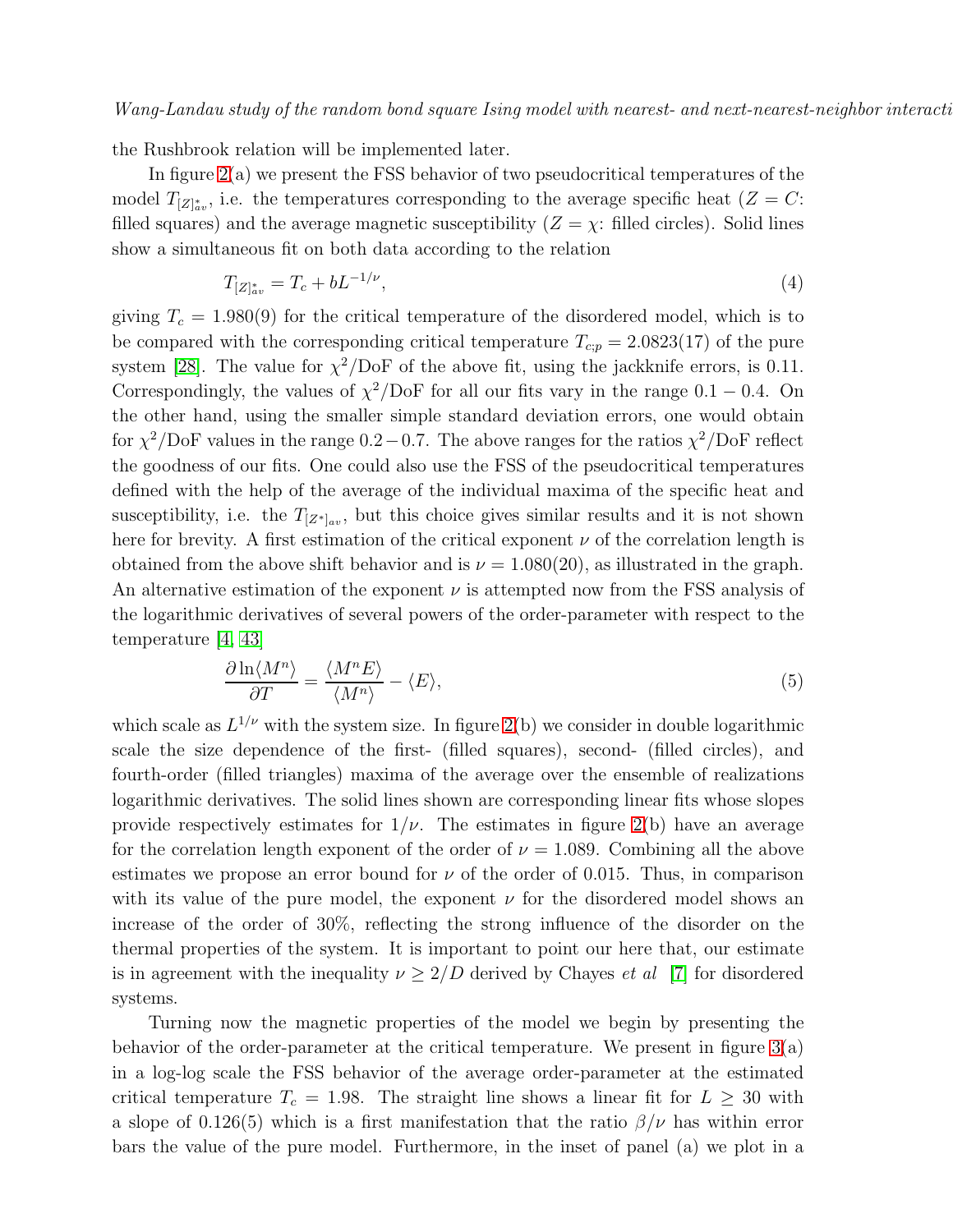



<span id="page-6-0"></span>Figure 3. (a) Log-log plot of the average magnetization at the estimated critical temperature. The inset shows the log-log plot of the maxima of the average absolute order-parameter derivative. (b) Log-lop plot of the size dependence of the maxima of the magnetic susceptibilities:  $[\chi]_{av}^*$  (filled squares) and  $[\chi^*]_{av}$  (filled circles). Sampleto-sample fluctuations of  $[\chi^*]_{av}$  become much larger than the fds-errors of  $[\chi]_{av}^*$ .

log-log plot the size dependence of the maxima of the average absolute order-parameter derivative, defined as

$$
\frac{\partial \langle |M| \rangle}{\partial T} = \langle |M|E \rangle - \langle |M| \rangle \langle E \rangle,\tag{6}
$$

which is expected to scale as  $L^{(1-\beta)/\nu}$  with the system size [\[4,](#page-8-3) [43\]](#page-8-42). Thus, the slope of the straight line, which is again a linear fit for  $L \geq 30$ , provides the estimate  $(1-\beta)/\nu = 0.791(11)$ . This estimate when combined with the value for  $\nu = 1.089$  gives a value for  $\beta/\nu$  of the order of 0.127 and using the earlier error bounds for  $\nu$  we propose again an error bound of the order of 0.015. Thus, the two estimations are self-consistent and our results indicate that although the exponent  $\beta$  increases in the disordered case, the ratio  $\beta/\nu$  remains unchanged to its pure value, i.e.  $\beta/\nu = \beta_p/\nu_p = 0.125$  [\[28\]](#page-8-27). In the sequel, we show in panel (b) of figure [3](#page-6-0) the behavior of the magnetic susceptibility of the model in order to provide estimates for the ratio  $\gamma/\nu$ . We present two data points: the filled squares refer to the the maxima of the average curve  $[\chi]_{av}^*$ , while the filled circles to the average of the individual maxima  $[\chi^*]_{av}$ . In the latter case the error bars shown reflect the sample-to-sample fluctuations, which are, as already pointed out, larger than the fds-errors of the corresponding averaged curves and of course much larger than the statistical errors. The solid and dotted lines are linear fits for  $[\chi]_{av}^*$  and  $[\chi^*]_{av}$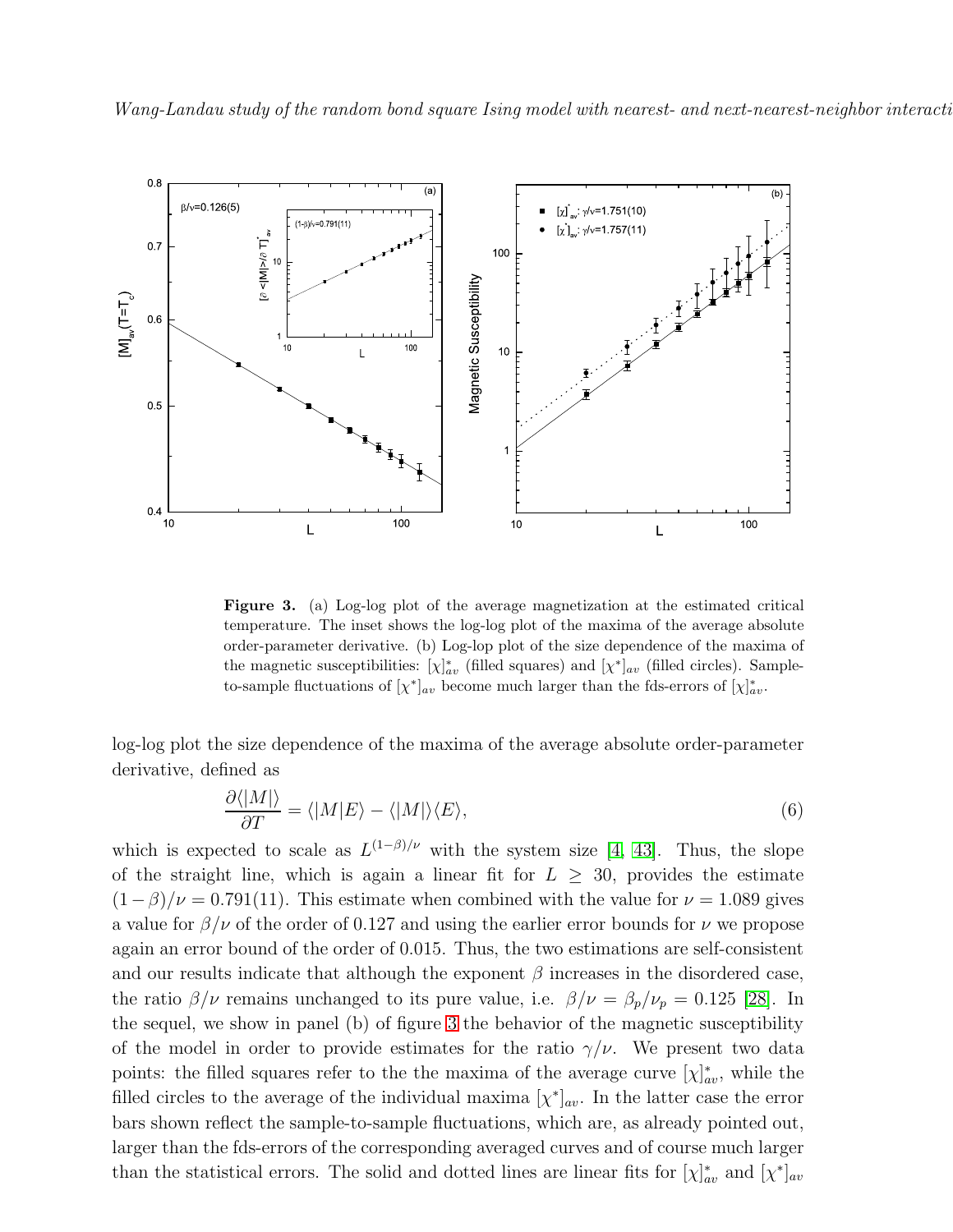respectively, giving the values  $\gamma/\nu = 1.751(10)$  and  $\gamma/\nu = 1.757(11)$ , thus providing convincing evidence that  $\gamma/\nu = \gamma_p/\nu_p = 1.75$  [\[28\]](#page-8-27), i.e. the ratio  $\gamma/\nu$  maintains the value of the pure model. Thus, the ratios  $\beta/\nu$  and  $\gamma/\nu$  for the disordered square SAF model appear to be the same with the corresponding ratios of the pure square SAF model but different from those of the 2D three-state Potts model. Therefore, our results reinforce both the weak universality scenario for the pure SAF model, as first predicted by Binder and Landau [\[33\]](#page-8-32), as well as the generalized statement of weak universality in the presence of bond randomness, given by Kim [\[30\]](#page-8-29) and concerning also the 2D random bond three-state Potts ferromagnet.

Finally, as discussed above, it is not possible to directly estimate the specific heat exponent from FSS of the specific heat data. Yet, having estimated the values for  $\beta/\nu$ ,  $\gamma/\nu$ , and  $\nu$ , we may estimate  $\alpha$  using either the Rushbrook  $(\alpha + 2\beta + \gamma = 2)$  or equivalently, since  $2\beta/\nu + \gamma/\nu = 2$ , the hyperscaling  $(2 - \alpha = D\nu)$  relation. Both relations provide a negative value for the specific heat exponent  $\alpha = 2 - D\nu =$  $2 - 2\beta - \gamma = -0.173(40)$ , reflecting the early saturation effect. This value of  $\alpha$ differs significantly from the values estimated for relevant, and even stronger, to ours randomness strength for the 2D random bond Potts ferromagnet [\[30,](#page-8-29) [31\]](#page-8-30). One may attribute this strongly saturating behavior of the specific heat to the competitive nature of interactions which is supposedly responsible for the observed sensitivity of the SAF model to bond randomness, since the disorder effects in this case are much more dramatic in comparison with the effects observed in other 2D models with simple ferromagnetic interactions, such as the 2D three-state Potts ferromagnet [\[30,](#page-8-29) [31\]](#page-8-30).

In conclusion, we have applied the Wang-Landau algorithm to investigate the interesting effects caused by the presence of quenched bond randomness on the critical behavior of the square Ising model with nearest- and next-nearest-neighbor interactions. Using standard finite-size scaling techniques, on high accuracy numerical data, we have estimated the critical temperature of the disordered model to be well below the value of the corresponding pure model and we have extracted values for all critical exponents of the random bond square SAF model. These values verify hyperscaling and also satisfy the Chayes et al inequality [\[7\]](#page-8-6) and the weak universality scenario for disordered systems, as stated by Kim [\[30\]](#page-8-29). The observed unusual strong saturating behavior of the specific heat with a negative exponent  $\alpha$ , distinguishes the present case of competing interactions from other 2D random bond systems studied previously.

## Acknowledgments

Research supported by the special Account for Research Grants of the University of Athens under Grant No. 70/4/4071. N G Fytas acknowledges financial support by the Alexander S. Onassis Public Benefit Foundation.